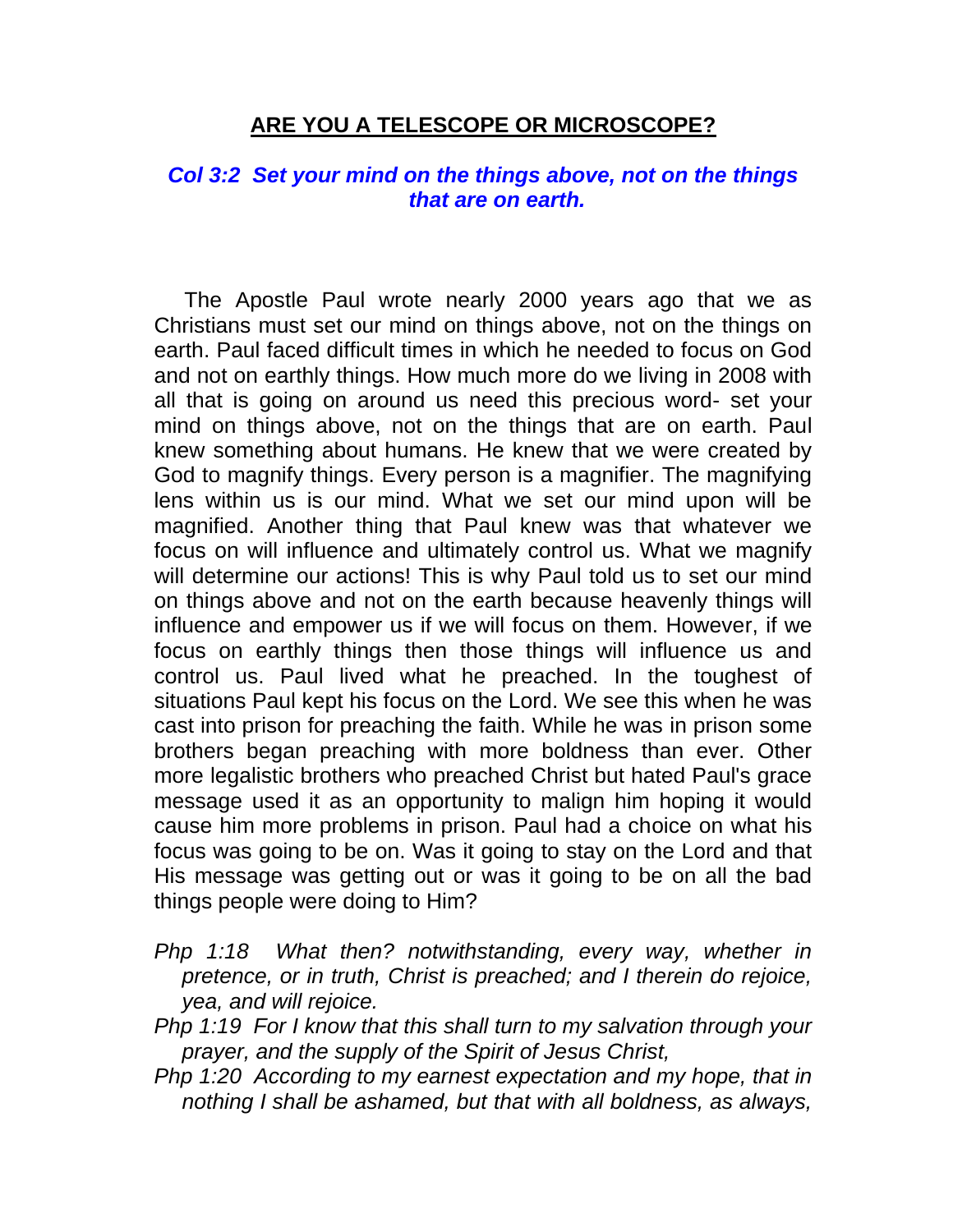*so now also Christ shall be magnified in my body, whether it be by life, or by death.* 

Paul decided to focus on the Lord. He decided that Christ would be magnified in His body. Our mind is the magnifying lens but our body is where it is displayed. What we have been focusing on will ultimately without fail be seen on our faces and in our actions. Christ was magnified in Paul's body because his focus was on the Lord and upon His saving power. Paul knew the importance of our focus. That is why he said to focus our attention up and not down.

 There are two types of magnifiers. There are telescopes and there are microscopes. A telescope magnifies large objects that are far away and appear to us small. A telescope actually brings things into true focus. A telescope is an instrument that focuses on reality. It makes large objects appear large. A microscope is different. A microscope takes very small things and blows them up much bigger than they really are. A microscope actually distorts reality! What is the difference between a telescope and a microscope? The direction in which they are pointed! A telescope is set upon what is above, and a microscope is set upon what is below. It is pointed downward towards the earth. Paul is admonishing us to become telescopes that will magnify the Lord and heavenly things. So often we are so engrossed in the problems of this life that God and spiritual things seem so distant and far away. Our personal problems and the problems of our world loom large to us. This is because our focus is in the wrong direction! If we would set our minds on what is above and leave them there then God and heavenly things will be brought into proper focus and we will see God as he is BIG and POWERFUL. Once our focus is upon Him, God can influence us and empower us from heaven and He will be magnified in our bodies that others can see Him also! Too often we are microscopes. Our continual focus is upon things on the earth. Our focus is often on ourselves and we magnify ourselves. This makes us a **BIG** zero. In ourselves we are nothing. In God we are **GREAT**! Too often our focus is on our problems- financial, physical, interpersonal, and emotional. We often will blow up a small thing into a HUGE thing because that is what we are focusing on. We lose all perspective on reality! We make the proverbial mountain out of the mole hill. You have the power to be transformed in an instant from a microscope to a telescope by repenting and changing the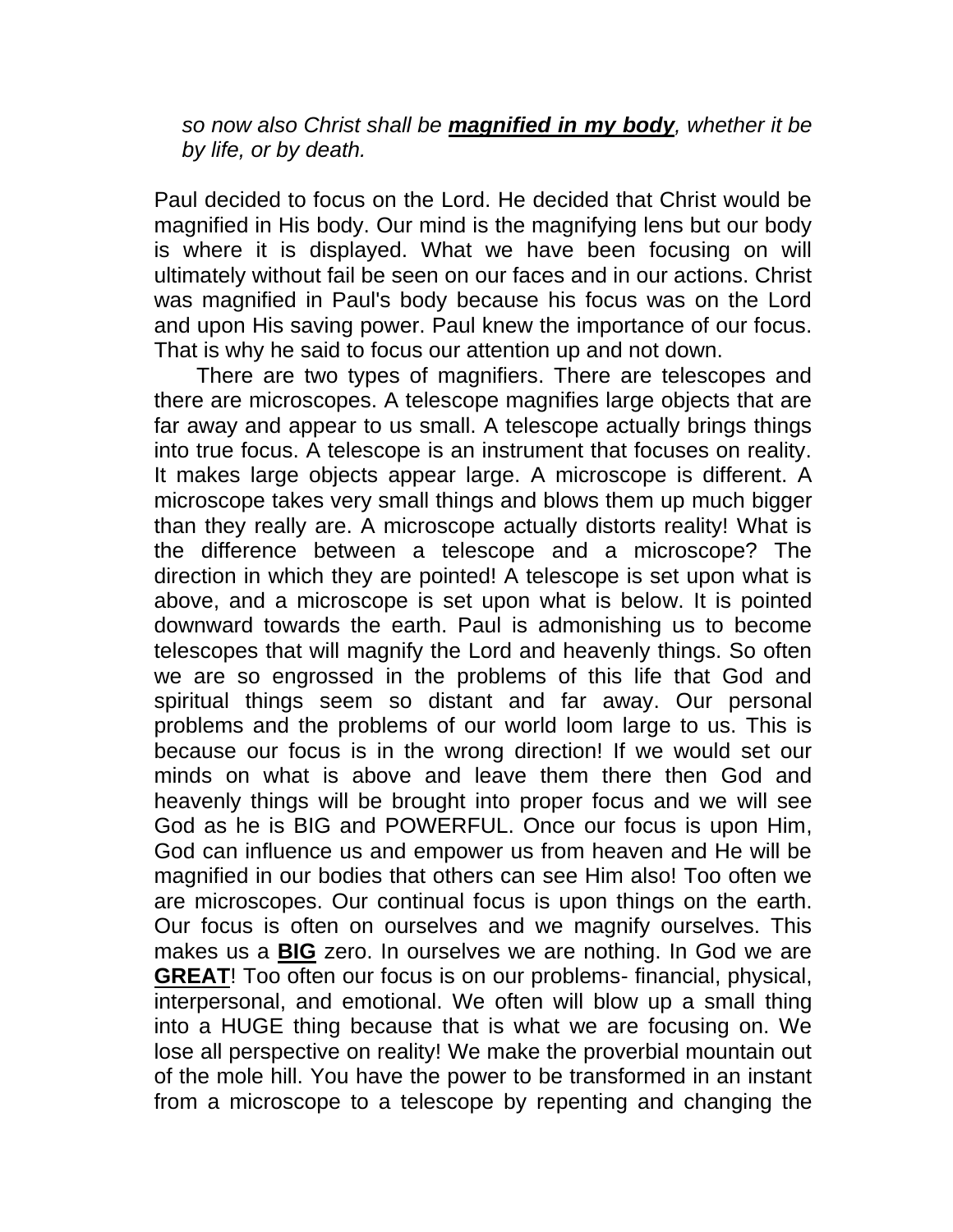direction of your focus. Look up to see your God Christian! He is bigger than anything you face. He just needs to be magnified in your life! How do we magnify the Lord in our life? The Word of God gives us directions on this!

## *Job 36:24 Remember that thou magnify His work, which men behold.*

We magnify the Lord when we remember His finished work. The Lord is magnified when we remember and focus on what Jesus died for and what it has brought us. We magnify the Lord when we renew our mind that it is by His finished work that we are blessed by God. When we magnify the Lord and His work then people will behold God for themselves and want to know Him also!

# *Psa 69:30 I will praise the name of God with a song, and will magnify him with thanksgiving.*

When the problems of our daily life come upon us we can choose to remember and focus on what God has done for us in the past. If we will start thanking God for what He has done the He will be magnified in our present situation. Grumbling and murmuring is a sure sign your focus is downward and you are being a microscope! Start being thankful and you will see God magnified in your life. The anointing flows in thanksgiving!

### *Psa 138:2 I will worship toward Your holy temple, and praise Your name for Your loving-kindness and for Your truth's sake; for You have magnified Your Word above all Your name*.

God magnifies His Word above His name. God's is always focused upon His Word to see that it is done. We need to magnify His word also by meditating in His promises. Then faith will come and God will be magnified in our life!

## *Act 10:46 For they heard them speak with tongues, and magnify God. Then answered Peter,*